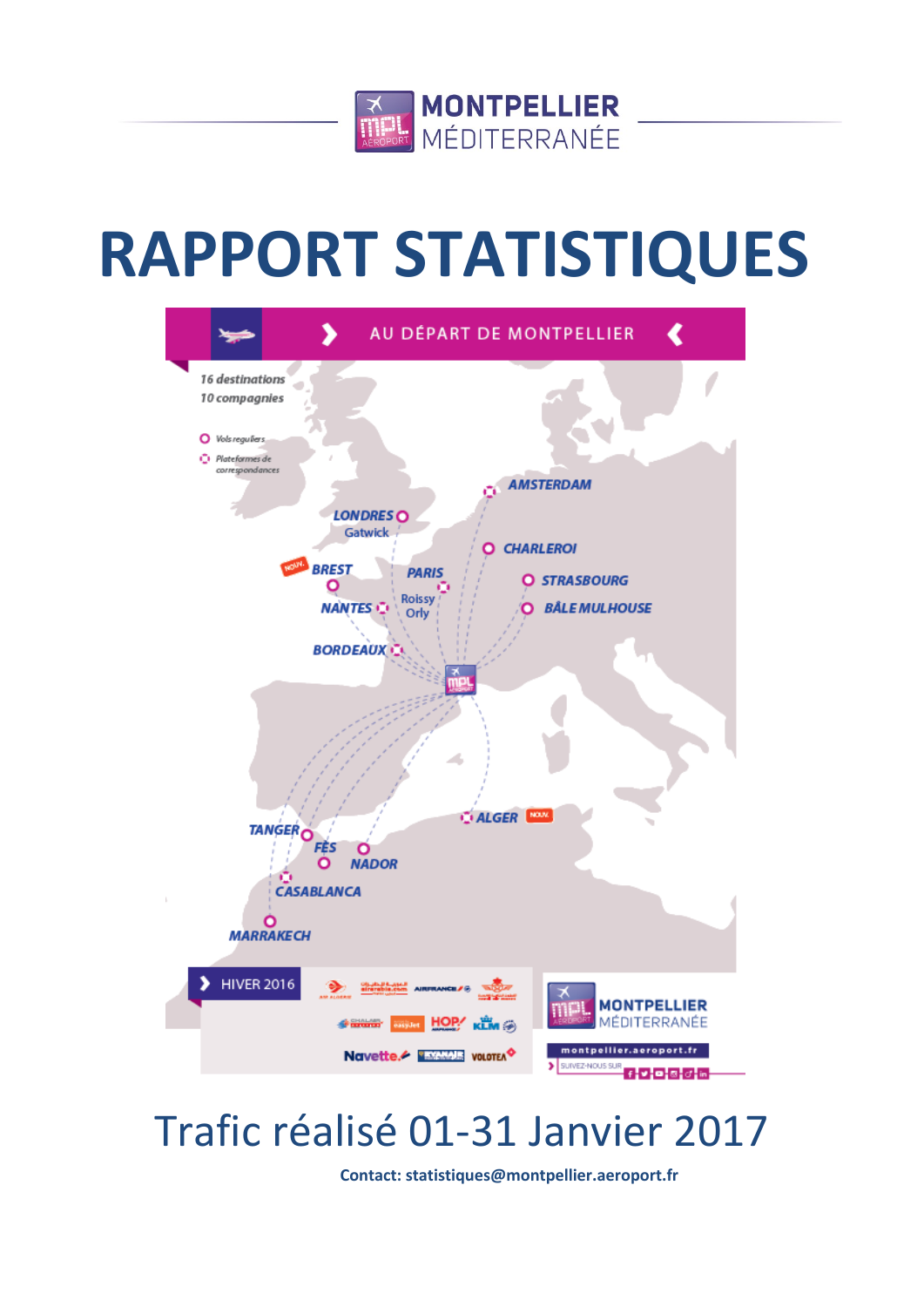## **TRAFIC COMMERCIAL**

|                             | Mois de : JANVIER |        |           | Cumul jusqu'au mois de : JANVIER |        |           |  |
|-----------------------------|-------------------|--------|-----------|----------------------------------|--------|-----------|--|
|                             | 2017              | 2016   | Variation | 2017                             | 2016   | Variation |  |
| <b>Passagers:</b>           | 108 875           | 99 054 | 9,91%     | 108 875                          | 99 054 | 9,91%     |  |
| <b>LOCAUX:</b>              | 108 797           | 98 854 | 10,06%    | 108 797                          | 98 854 | 10,06%    |  |
| <b>NATIONAUX</b>            | 80 098            | 72019  | 11,22%    | 80 098                           | 72019  | 11,22%    |  |
| <b>Réguliers</b>            | 79 650            | 71 598 | 11,25%    | 79 650                           | 71 598 | 11,25%    |  |
| Non Réguliers               | 448               | 421    | 6,41%     | 448                              | 421    | 6,41%     |  |
| <b>EUROPEENS</b>            | 15 559            | 15 032 | 3,51%     | 15 559                           | 15 032 | 3,51%     |  |
| <b>Réguliers</b>            | 15 441            | 14 683 | 5,16%     | 15 441                           | 14 683 | 5,16%     |  |
| Non Réguliers               | 118               | 349    | $-66,19%$ | 118                              | 349    | $-66,19%$ |  |
| <b>INTERNATIONAUX</b>       | 13 140            | 11803  | 11,33%    | 13 140                           | 11803  | 11,33%    |  |
| <b>Réguliers</b>            | 13 128            | 11 803 | 11,23%    | 13 128                           | 11 803 | 11,23%    |  |
| Non Réguliers               | 12                |        | 100,00%   | 12                               |        | 100,00%   |  |
| <b>TRANSITS (ARRIVEES):</b> | 78                | 200    | $-61,00%$ | 78                               | 200    | $-61,00%$ |  |

 $\Box$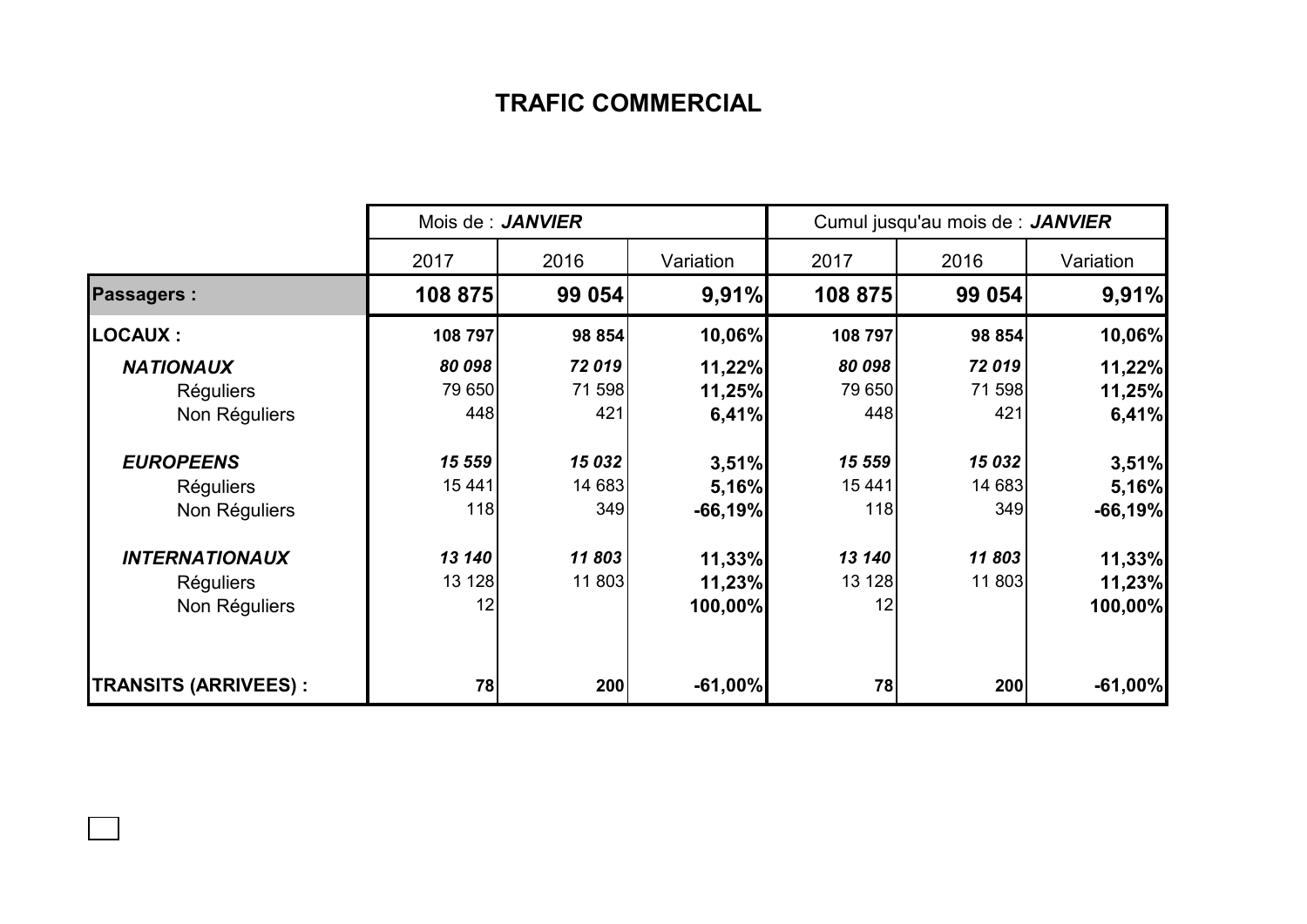### **COMPARATIF TRAFIC PAR DESTINATIONS ET NATIONALITES - 2017/16 à fin JANVIER 2017**

|                                                       | janvier      |             | Variation                                            | <b>TOTAL</b> |               | Variation                               |
|-------------------------------------------------------|--------------|-------------|------------------------------------------------------|--------------|---------------|-----------------------------------------|
| <b>VILLES</b>                                         | 2016         | 2017        | 2017/16                                              | 2016         | 2017          | 2017/16                                 |
| <b>PARIS</b><br><b>PARIS Ch Gaulle</b>                | 30 571       | 31 263      | 2,26%                                                | 30 571       | 31 263        | 2,26%                                   |
| <b>PARIS ORLY OUEST (Air France)</b>                  | 31 454       | 38 662      | 22,92%                                               | 31 454       | 38 662        | 22,92%                                  |
| <b>PARIS LE BOURGET</b><br><b>PARIS ORLY (Autres)</b> | 15           | 9           | -40,00%                                              | 15           | 9             | $-40.00\%$                              |
| <b>TOTAL PARIS</b>                                    | 62 040       | 69934       | 12,72%                                               | 62 040       | 69 934        | 12,72%                                  |
| <b>NATIONAUX HORS PARIS</b>                           |              |             |                                                      |              |               |                                         |
| <b>AJACCIO</b>                                        | 64           |             | $-100,00%$                                           | 64           |               | $-100,00\%$                             |
| <b>BASTIA</b><br><b>BIARRITZ</b>                      | 78           |             | $-100,00\%$<br>$\overline{\phantom{a}}$              | 78           |               | $-100,00\%$<br>$\overline{\phantom{a}}$ |
| <b>BORDEAUX</b>                                       | 180          | 606         | 236.67%                                              | 180          | 606           | 236,67%                                 |
| <b>BREST</b><br><b>CAEN</b>                           | 293<br>64    | 200         | $-31.74%$<br>$-100.00\%$                             | 293<br>64    | 200           | $-31,74%$<br>$-100.00\%$                |
| <b>CHALON VATRY</b>                                   | 67           |             | $-100.00\%$                                          | 67           |               | $-100,00\%$                             |
| LILLE<br><b>LORIENT</b>                               |              |             | $\overline{\phantom{a}}$<br>$\overline{a}$           |              |               | $\overline{\phantom{a}}$<br>--          |
| <b>LYON</b>                                           | 563          |             | $-100,00%$                                           | 563          |               | $-100,00\%$                             |
| <b>METZ NANCY</b><br><b>NANTES</b>                    | 4<br>8 1 6 5 | 89<br>8595  | 2125,00%<br>5,27%                                    | 4<br>8 1 6 5 | 89<br>8 5 9 5 | 2125,00%<br>5,27%                       |
| <b>NICE</b>                                           |              |             | 100,00%                                              |              |               | 100,00%                                 |
| <b>PAU</b><br><b>RENNES</b>                           |              |             | --<br>--                                             |              |               | $\overline{a}$                          |
| <b>ST BRIEUC</b>                                      |              |             | H                                                    |              |               | $\sim$                                  |
| <b>STRASBOURG</b>                                     | 501          | 448         | $-10,58%$                                            | 501          | 448           | $-10,58%$                               |
|                                                       |              |             |                                                      |              |               |                                         |
| <b>Autres Charters Nat.</b>                           |              | 224         | 100,00%                                              |              | 224           | 100,00%                                 |
| <b>TOTAL NATIONAUX HORS PARIS</b>                     | 9979         | 10 164      | 1,85%                                                | 9979         | 10 164        | 1,85%                                   |
| <b>TOTAL NATIONAUX</b>                                | 72 019       | 80 098      | 11,22%                                               | 72 019       | 80 098        | 11,22%                                  |
| <b>EUROPEENS</b>                                      |              |             |                                                      |              |               |                                         |
| <b>AMSTERDAM</b>                                      | 2 2 1 5      | 3 3 7 6     | 52,42%                                               | 2 2 1 5      | 3376          | 52,42%                                  |
| <b>BALE-MULHOUSE</b><br><b>BIRMINGHAM</b>             | 1614<br>7    | 320         | $-80.17%$                                            | 1614<br>7    | 320<br>7      | -80.17%                                 |
| <b>BRUXELLES</b>                                      |              |             | $\overline{\phantom{a}}$                             |              |               | $\overline{\phantom{a}}$                |
| <b>BUDAPEST</b><br><b>CARDIFF</b>                     |              |             | --<br>$\sim$                                         |              |               | --<br>$\sim$                            |
| <b>CHARLEROI</b>                                      | 3 9 0 2      | 4 0 3 3     | 3,36%                                                | 3902         | 4033          | 3,36%                                   |
| <b>COLOGNE</b><br><b>COPENHAGUE</b>                   |              |             | $\sim$<br>$\overline{\phantom{a}}$                   |              |               | $\sim$<br>$\overline{\phantom{a}}$      |
| <b>CRACOVIE</b>                                       |              |             |                                                      |              |               |                                         |
| <b>DUBLIN</b><br><b>DUBROVNIK</b>                     |              | 74          | 100,00%<br>$\sim$                                    |              | 74            | 100,00%                                 |
| <b>DUSSELDORF</b>                                     |              |             | $\overline{\phantom{a}}$                             |              |               |                                         |
| <b>EDIMBOURG</b>                                      |              |             | $\overline{a}$                                       |              |               | $\overline{\phantom{a}}$                |
| <b>FRANCFORT</b><br><b>FRANCFORT HAHN</b>             |              |             | --<br>$\sim$                                         |              |               | --<br>$\overline{\phantom{a}}$          |
| <b>FUNCHAL</b>                                        |              |             | $\overline{a}$                                       |              |               | $\overline{\phantom{a}}$                |
| <b>GENEVE</b><br><b>IBIZA</b>                         | 13           | 8           | $-38,46%$<br>$\overline{\phantom{a}}$                | 13           | 8             | $-38,46%$                               |
| <b>LEEDS</b>                                          |              |             | H                                                    |              |               | $\overline{\phantom{a}}$                |
| <b>LISBONNE</b><br><b>LONDRES GATWICK</b>             | 6 173        | 7712        | $-100,00%$<br>24,93%                                 | 6 1 7 3      | 7 7 1 2       | $-100,00%$<br>24,93%                    |
| <b>LONDRES HEATHROW</b>                               |              |             | $\overline{\phantom{0}}$                             |              |               | $\overline{\phantom{a}}$                |
| <b>LONDRES LUTON</b><br><b>MADRID</b>                 |              | 11          | 100,00%                                              |              | 11            | 100,00%                                 |
| <b>MALAGA</b>                                         |              |             | $\overline{a}$                                       |              |               | $\overline{\phantom{0}}$                |
| <b>MALTE</b><br><b>MANCHESTER</b>                     |              |             | $\overline{\phantom{0}}$<br>∽.                       |              |               | $\overline{a}$<br>$\hspace{0.05cm} -$   |
| <b>MUNICH</b>                                         |              |             | $\overline{\phantom{a}}$                             |              |               | $\overline{\phantom{a}}$                |
| OSLO<br><b>PALMA DE MAJORQUE</b>                      |              |             | $\overline{\phantom{a}}$<br>$\overline{\phantom{a}}$ |              |               | --<br>$\overline{\phantom{a}}$          |
| <b>PORTO</b>                                          |              |             | $\overline{\phantom{a}}$                             |              |               | $\overline{\phantom{a}}$                |
| <b>PULA</b><br><b>ROME FIUMICINO</b>                  | 1019         |             | $-100,00\%$                                          | 1019         |               | $-100,00\%$                             |
| <b>ROTTERDAM</b>                                      |              |             | $\sim$                                               |              |               |                                         |
| <b>STOCKHOLM</b><br><b>VENISE</b>                     |              |             | $\overline{\phantom{0}}$                             |              |               | $\overline{a}$                          |
| <b>ZURICH</b>                                         |              |             | 100,00%                                              |              |               | 100,00%                                 |
|                                                       |              |             |                                                      |              |               |                                         |
| <b>Autres Charters Euro.</b>                          | 85           | 27          | -68,24%                                              | 85           | 27            | $-68,24%$                               |
| <b>TOTAL EUROPEENS</b>                                | 15 032       | 15 559      | 3,51%                                                | 15 032       | 15 559        | 3,51%                                   |
| <b>INTERNATIONAUX</b>                                 |              |             |                                                      |              |               |                                         |
| <b>AGADIR</b>                                         |              |             | $\overline{\phantom{0}}$                             |              |               | $\overline{a}$                          |
| <b>ALGER</b><br><b>CASABLANCA</b>                     | 4 9 9 5      | 919<br>4612 | 100,00%                                              | 4995         | 919<br>4612   | 100,00%<br>$-7,67%$                     |
| <b>DAKAR</b>                                          |              |             | $-7,67%$<br>$\overline{a}$                           |              |               | $\sim$                                  |
| <b>DJERBA</b><br><b>FES</b>                           | 3 0 8 2      | 3778        | $\overline{a}$<br>22,58%                             | 3 0 8 2      | 3778          | $\overline{\phantom{a}}$<br>22,58%      |
| <b>ISTANBUL</b>                                       |              |             | −−                                                   |              |               | --                                      |
| JEDDAH                                                |              |             | 28,45%                                               |              |               |                                         |
| <b>MARRAKECH</b><br><b>MONASTIR</b>                   | 1 1 8 8      | 1526        |                                                      | 1 1 8 8      | 1526          | 28,45%                                  |
| <b>NADOR</b>                                          | 1988         | 1699        | $-14,54%$<br>$\overline{\phantom{a}}$                | 1988         | 1699          | $-14,54%$<br>$\sim$                     |
| <b>ORAN</b><br><b>OUJDA</b>                           |              |             | $\overline{\phantom{a}}$                             |              |               | $\overline{\phantom{a}}$                |
| <b>TANGER</b>                                         | 550          | 594         | 8,00%                                                | 550          | 594           | 8,00%                                   |
| <b>TUNIS</b>                                          |              |             |                                                      |              |               |                                         |
|                                                       |              |             |                                                      |              |               |                                         |
| <b>Autres Charters Inter.</b>                         |              | 12          | 100,00%                                              |              | 12            | 100,00%                                 |
| <b>TOTAL INTERNATIONAUX</b>                           | 11803        | 13 140      | 11,33%                                               | 11 803       | 13 140        | 11,33%                                  |
| <b>TOTAL</b>                                          | 98 854       | 108 797     | 10,06%                                               | 98 854       | 108 797       | 10,06%                                  |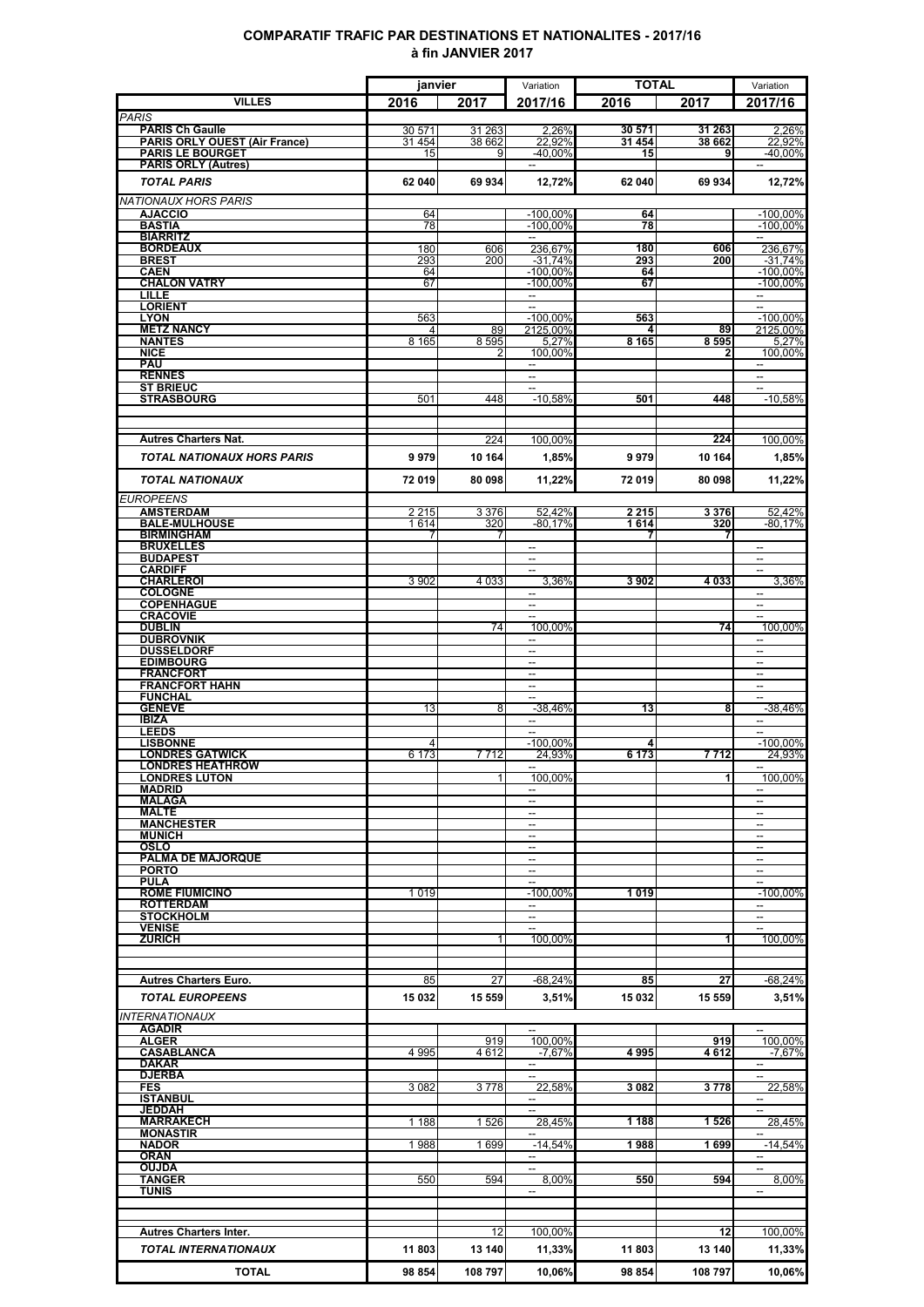#### **à fin JANVIER 2017 Comparatif Trafic Par Compagnies - 2017/16 Vols Réguliers et Non Réguliers**

|                                                                  | janvier            |               | Variation                                            | <b>TOTAL</b> |               | Variation                                            |
|------------------------------------------------------------------|--------------------|---------------|------------------------------------------------------|--------------|---------------|------------------------------------------------------|
|                                                                  | 2016               | 2017          | 2017/16                                              | 2016         | 2017          | 2017/16                                              |
|                                                                  |                    |               |                                                      |              |               |                                                      |
| <i><b>REGULIERS</b></i>                                          |                    |               |                                                      |              |               |                                                      |
| <b>AER LINGUS</b>                                                |                    |               |                                                      |              |               |                                                      |
| <b>AIR ALGERIE</b><br>AIR ARABIA MAROC                           | 9738               | 919<br>10 320 | 100,00%<br>5,98%                                     | 9738         | 919<br>10 320 | 100,00%<br>5,98%                                     |
| <b>AIR FRANCE</b>                                                | 61976              | 69833         | 12,68%                                               | 61976        | 69833         | 12,68%                                               |
| <b>ALITALIA</b>                                                  | 1019               |               | $-100,00%$                                           | 1019         |               | $-100,00%$                                           |
| <b>ATLANTIC AIRLINES</b><br>(PAX EQUIPAGE)                       |                    |               | $\overline{\phantom{a}}$                             |              |               | -                                                    |
| <b>BRITISH AIRWAYS</b>                                           |                    |               |                                                      |              |               |                                                      |
| CHALAIR                                                          | 104                | 598           | 475,00%                                              | 104          | 598           | 475,00%                                              |
| <b>EASYJET</b>                                                   | 5933               | 7712          | 29,98%                                               | 5933         | 7712          | 29,98%                                               |
| <b>EASYJET SWITZERLAND</b>                                       | 1614               | 320           | $-80,17%$                                            | 1614         | 320           | $-80,17%$                                            |
| <b>EUROWINGS</b>                                                 |                    |               | ÷.                                                   |              |               | u,                                                   |
| <b>GERMANIA</b>                                                  |                    |               |                                                      |              |               |                                                      |
| HOP!<br><b>KLM ROYAL DUTCH AIRLINES</b>                          | 5 1 4 1<br>2 2 1 5 | 4 0 1 7       | $-21,86%$                                            | 5 1 4 1      | 4017<br>3376  | $-21,86%$                                            |
| LUFTHANSA                                                        |                    | 3 3 7 6       | 52,42%<br>-                                          | 2 2 1 5      |               | 52,42%<br>۰.                                         |
| <b>NORWEGIAN</b>                                                 |                    |               |                                                      |              |               |                                                      |
| ROYAL AIR MAROC                                                  | 2 0 6 5            | 1889          | $-8,52%$                                             | 2 0 6 5      | 1889          | $-8,52%$                                             |
| <b>RYANAIR</b>                                                   | 3 9 0 2            | 4 0 3 3       | 3,36%                                                | 3902         | 4033          | 3,36%                                                |
| <b>SCANDINAVIAN AIRLINES SYSTEM</b>                              |                    |               |                                                      |              |               |                                                      |
| <b>TRANSAVIA</b>                                                 |                    |               | u.                                                   |              |               | ÷.                                                   |
| <b>VOLOTEA</b>                                                   | 4 377              | 5 2 0 2       | 18,85%                                               | 4377         | 5 2 0 2       | 18,85%                                               |
| <b>WEST AIR SWEDEN</b> (PAX EQUIPAGE)                            |                    |               | $\overline{\phantom{a}}$                             |              |               | $\overline{\phantom{a}}$                             |
|                                                                  |                    |               |                                                      |              |               |                                                      |
| NON REGULIERS                                                    |                    |               |                                                      |              |               |                                                      |
| <b>AER LINGUS</b>                                                |                    |               |                                                      |              |               |                                                      |
| <b>AIGLE AZUR</b>                                                |                    |               | $\overline{\phantom{a}}$                             |              |               | $\overline{\phantom{a}}$                             |
| <b>AIR ALGERIE</b><br><b>AIR ARABIA MAROC</b>                    |                    |               | $\overline{\phantom{a}}$<br>$\overline{\phantom{a}}$ |              |               | $\overline{\phantom{a}}$<br>$\overline{\phantom{a}}$ |
| <b>AIR CORSICA</b>                                               |                    |               | $\overline{\phantom{a}}$                             |              |               | $\overline{\phantom{a}}$                             |
| <b>AIR EUROPA</b>                                                |                    |               |                                                      |              |               |                                                      |
| <b>AIR FRANCE</b><br><b>AIR MEDITERRANEE</b>                     | 49                 | 92            | 87,76%                                               | 49           | 92            | 87,76%                                               |
| <b>AIR NOSTRUM</b>                                               |                    |               |                                                      |              |               |                                                      |
| <b>AIR VALLEE</b>                                                |                    |               |                                                      |              |               | $\overline{\phantom{a}}$                             |
| <b>AIRLINAIR</b><br><b>ALITALIA</b>                              |                    |               |                                                      |              |               | $\overline{\phantom{a}}$<br>$\overline{\phantom{a}}$ |
| <b>ATLANTIQUE AIR ASSISTANCE</b>                                 |                    |               |                                                      |              |               |                                                      |
| <b>ATLANTIC AIRLINES</b>                                         |                    |               |                                                      |              |               |                                                      |
| <b>AVIATION DEFENSE SERVICE</b><br>BRIT AIR                      |                    |               | $\overline{\phantom{a}}$                             |              |               | $\overline{\phantom{a}}$<br>$\overline{\phantom{a}}$ |
| <b>BRITISH AIRWAYS</b>                                           |                    |               |                                                      |              |               |                                                      |
| CHALAIR                                                          | 80                 |               | $-100,00\%$                                          | 80           |               | $-100,00\%$                                          |
| <b>DENIM AIR</b><br><b>EASTERN AIRWAYS</b>                       |                    | 58            | 100,00%                                              |              | 58            | 100,00%                                              |
| <b>EASYJET</b>                                                   | 240                |               | -100,00%                                             | 240          |               | $-100,00\%$                                          |
| <b>EASYJET SWITZERLAND</b>                                       |                    |               |                                                      |              |               |                                                      |
| <b>EUROPE AIRPOST</b><br><b>EUROWINGS</b>                        |                    |               |                                                      |              |               | $\overline{\phantom{a}}$<br>$\overline{\phantom{a}}$ |
| <b>GERMANIA</b>                                                  |                    |               |                                                      |              |               |                                                      |
| HOP!                                                             | 76                 | 106           | 39,47%                                               | 76           | 106           | 39,47%                                               |
| <b>KLM ROYAL DUTCH AIRLINES</b><br>LUFTHANSA                     |                    |               |                                                      |              |               |                                                      |
| <b>NETJETS TRANSPORTES AEREOS</b>                                | 5                  | 14            | 180,00%                                              | 5            | 14            | 180,00%                                              |
| <b>NORWEGIAN</b>                                                 |                    |               |                                                      |              |               |                                                      |
| PAN EUROPEAN AIR SERVICE<br><b>REGIONAL Cie Européenne</b>       |                    |               |                                                      |              |               | $\overline{\phantom{a}}$<br>$\overline{\phantom{a}}$ |
| <b>ROYAL AIR MAROC</b>                                           |                    |               |                                                      |              |               |                                                      |
| RYANAIR                                                          |                    |               |                                                      |              |               |                                                      |
| <b>SATA INTERNACIONAL</b><br><b>SCANDINAVIAN AIRLINES SYSTEM</b> |                    |               |                                                      |              |               |                                                      |
| <b>SKY BRIDGE AIR</b>                                            |                    |               |                                                      |              |               |                                                      |
| SUN AIR OF SCANDINAVIA                                           | 128                |               | $-100,00\%$                                          | 128          |               | $-100,00\%$                                          |
| <b>TRANSAVIA</b>                                                 |                    |               |                                                      |              |               |                                                      |
| TRAVEL SERVICE AIRLINES<br>TUNISAIR                              |                    |               | $\sim$                                               |              |               |                                                      |
| TWIN JET                                                         |                    |               | $\sim$                                               |              |               | $\overline{\phantom{a}}$                             |
| <b>VIP WINGS</b><br><b>VLM AIRLINES</b>                          |                    |               | $\overline{\phantom{a}}$<br>$\overline{\phantom{a}}$ |              |               | $\overline{\phantom{a}}$<br>$\overline{\phantom{a}}$ |
| <b>VOLOTEA</b>                                                   |                    |               | $\sim$                                               |              |               | $\overline{\phantom{a}}$                             |
| <b>WEST AIR SWEDEN</b>                                           |                    |               | $\sim$                                               |              |               | $\overline{\phantom{a}}$                             |
| <b>XL AIRWAYS</b>                                                |                    |               | $\sim$                                               |              |               | $\overline{\phantom{a}}$                             |
|                                                                  |                    |               |                                                      |              |               |                                                      |
|                                                                  |                    |               |                                                      |              |               |                                                      |
|                                                                  |                    |               |                                                      |              |               |                                                      |
| <b>Autres Compagnies</b>                                         | 192                | 308           | 60,42%                                               | 192          | 308           | 60,42%                                               |
| <b>TOTAL REGULIERS</b>                                           | 98 084             | 108 219       | 10,33%                                               | 98 084       | 108 219       | 10,33%                                               |
| TOTAL NON REGULIERS                                              | 770                | 578           | $-24,94%$                                            | 770          | 578           | $-24,94%$                                            |
| <b>TOTAL GENERAL</b>                                             | 98 854             | 108 797       | 10,06%                                               | 98 854       | 108797        | 10,06%                                               |

*COMPAGNIES AYANT DES VOLS REGULIERS ET NON REGULIERS*

| <b>TOTAL AER LINGUS</b>            |         |         | $\overline{\phantom{a}}$ |         |         | --                       |
|------------------------------------|---------|---------|--------------------------|---------|---------|--------------------------|
| <b>TOTAL AIR ALGERIE</b>           |         | 919     | 100,00%                  |         | 919     | 100,00%                  |
| TOTAL AIR ARABIA MAROC             | 9738    | 10 320  | 5.98%                    | 9738    | 10 3 20 | 5,98%                    |
| <b>TOTAL AIR FRANCE</b>            | 62 0 25 | 69 925  | 12.74%                   | 62 0 25 | 69925   | 12.74%                   |
| <b>TOTAL ALITALIA</b>              | 1019    |         | $-100,00\%$              | 1019    |         | $-100,00%$               |
| <b>TOTAL BRITISH AIRWAYS</b>       |         |         | $\overline{\phantom{a}}$ |         |         | $\overline{\phantom{a}}$ |
| <b>TOTAL CHALAIR</b>               | 184     | 598     | 225,00%                  | 184     | 598     | 225,00%                  |
| <b>TOTAL EASYJET</b>               | 6 173   | 7712    | 24,93%                   | 6 173   | 7712    | 24,93%                   |
| TOTAL EASYJET SWITZERLAND          | 1614    | 320     | $-80.17%$                | 1614    | 320     | $-80.17%$                |
| <b>TOTAL EUROWINGS</b>             |         |         | -                        |         |         | --                       |
| <b>TOTAL GERMANIA</b>              |         |         | $\overline{\phantom{a}}$ |         |         | --                       |
| TOTAL HOP!                         | 5 2 1 7 | 4 1 2 3 | $-20,97%$                | 5 2 1 7 | 4 1 2 3 | $-20,97%$                |
| TOTAL KLM ROYAL DUTCH AIRLINES     | 2 2 1 5 | 3 3 7 6 | 52,42%                   | 2 2 1 5 | 3376    | 52,42%                   |
| TOTAL LUFTHANSA                    |         |         | -                        |         |         | --                       |
| <b>TOTAL NORWEGIAN</b>             |         |         | -                        |         |         | --                       |
| TOTAL ROYAL AIR MAROC              | 2 0 6 5 | 1889    | $-8,52%$                 | 2 0 6 5 | 1889    | $-8,52%$                 |
| <b>TOTAL RYANAIR</b>               | 3 9 0 2 | 4 0 3 3 | 3.36%                    | 3 9 0 2 | 4033    | 3,36%                    |
| TOTAL SCANDINAVIAN AIRLINES SYSTEM |         |         | -                        |         |         | --                       |
| <b>TOTAL TRANSAVIA</b>             |         |         | -                        |         |         | --                       |
| TOTAL VOLOTEA                      | 4 3 7 7 | 5 2 0 2 | 18.85%                   | 4 3 7 7 | 5 2 0 2 | 18,85%                   |
|                                    |         |         |                          |         |         |                          |